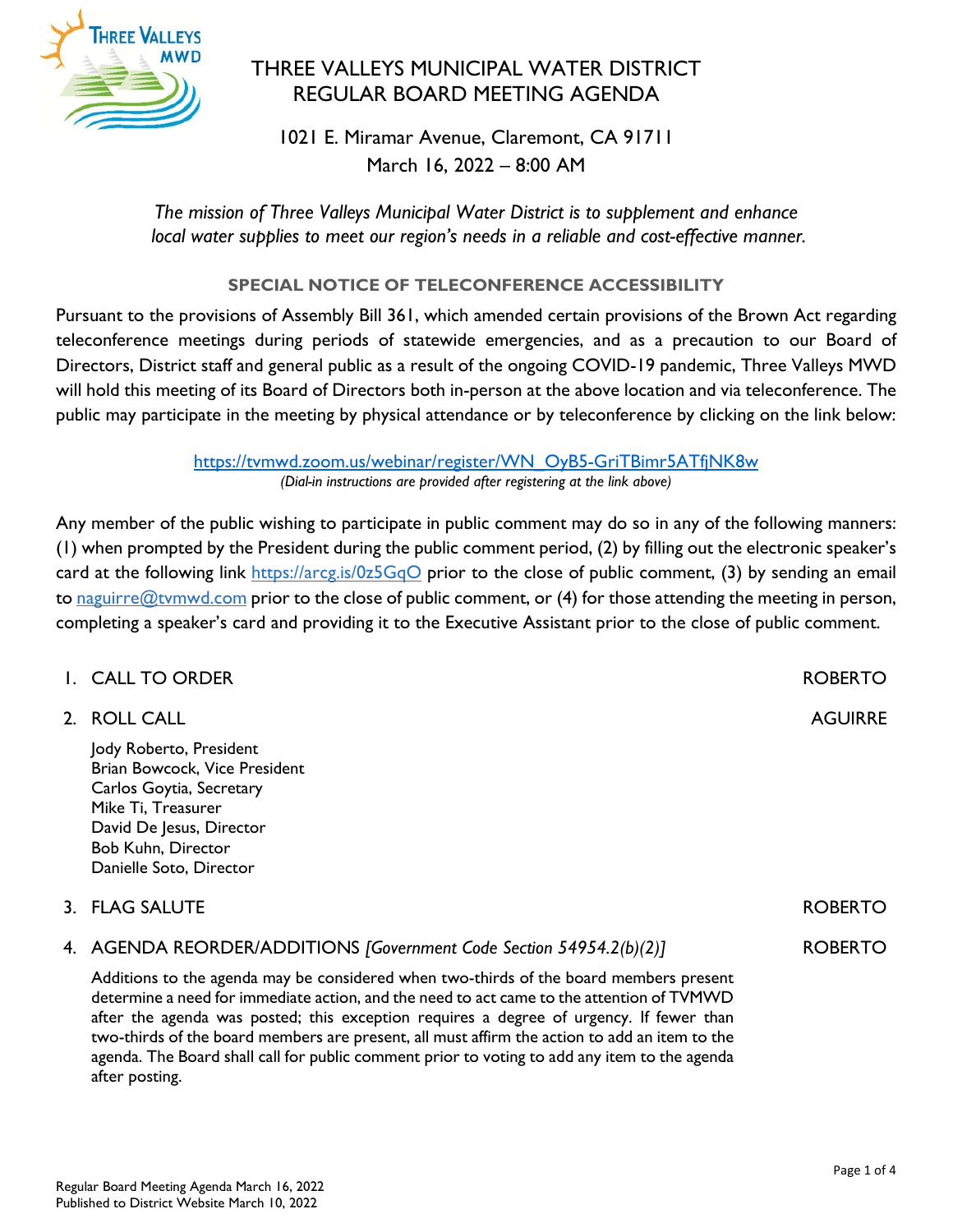### 5. PUBLIC COMMENT *(Government Code Section 54954.3)*

Opportunity for members of the public to directly address the Board on items of public interest within its jurisdiction. The public may also address the Board on items being considered on this agenda. TVMWD requests that all public speakers complete a speaker's card and provide it to the Executive Assistant.

We request that remarks be limited to three minutes or less. Pursuant to Government Code Section 54954.3, if speaker is utilizing a translator, the total allotted time will be doubled.

#### 6. PRESENTATION

| A. FEBRUARY 2022 MIRAMAR PLANT SHUTDOWN | I ANG.         |
|-----------------------------------------|----------------|
| B. TVMWD TEAM ACHIEVEMENTS & MILESTONES | ROBLES         |
| 7. CONSENT CALENDAR                     | <b>ROBERTO</b> |

The Board will consider consent calendar items  $7.A - 7.G$  listed below. Consent calendar items are routine in nature and approved by a single motion. Any member of the Board may request that a specific item be pulled from the consent calendar for further discussion.

#### A. RECEIVE, APPROVE AND FILE MINUTES, FEBRUARY 2022

- February 2, 2022 Regular Board Meeting
- February 16, 2022 Regular Board Meeting
- B. RECEIVE, APPROVE AND FILE FINANCIAL REPORTS AND INVESTMENT UPDATE, FEBRUARY 2022
	- Change in Cash and Cash Equivalents Report
	- Consolidated Listing of Investment Portfolio and Investment Report
	- YTD District Budget Monthly Status Report
	- Warrant List

#### C. IMPORTED WATER SALES, FEBRUARY 2022

The Board will review the imported water sales report for February 2022.

#### D. MIRAMAR OPERATIONS REPORT, FEBRUARY 2022

The Board will review the Miramar Operations report for February 2022.

#### E. APPROVE DIRECTOR EXPENSE REPORTS, FEBRUARY 2022

The Board will consider approval of the February 2022 Director expense reports that include disclosure of per diem requests for meeting attendance and itemization of any expenses incurred by TVMWD.

## F. APPROVE FY 2022-23 ANNUAL PURCHASE ORDERS

The Board will consider approval of a list of purchase orders for ongoing goods and services for FY 2022-23.

### G. MODIFIED BOARD MEETING SCHEDULE

The Board will consider the cancellation of the May 4, 2022, board meeting as it conflicts with the ACWA 2022 Spring Conference.

ROBERTO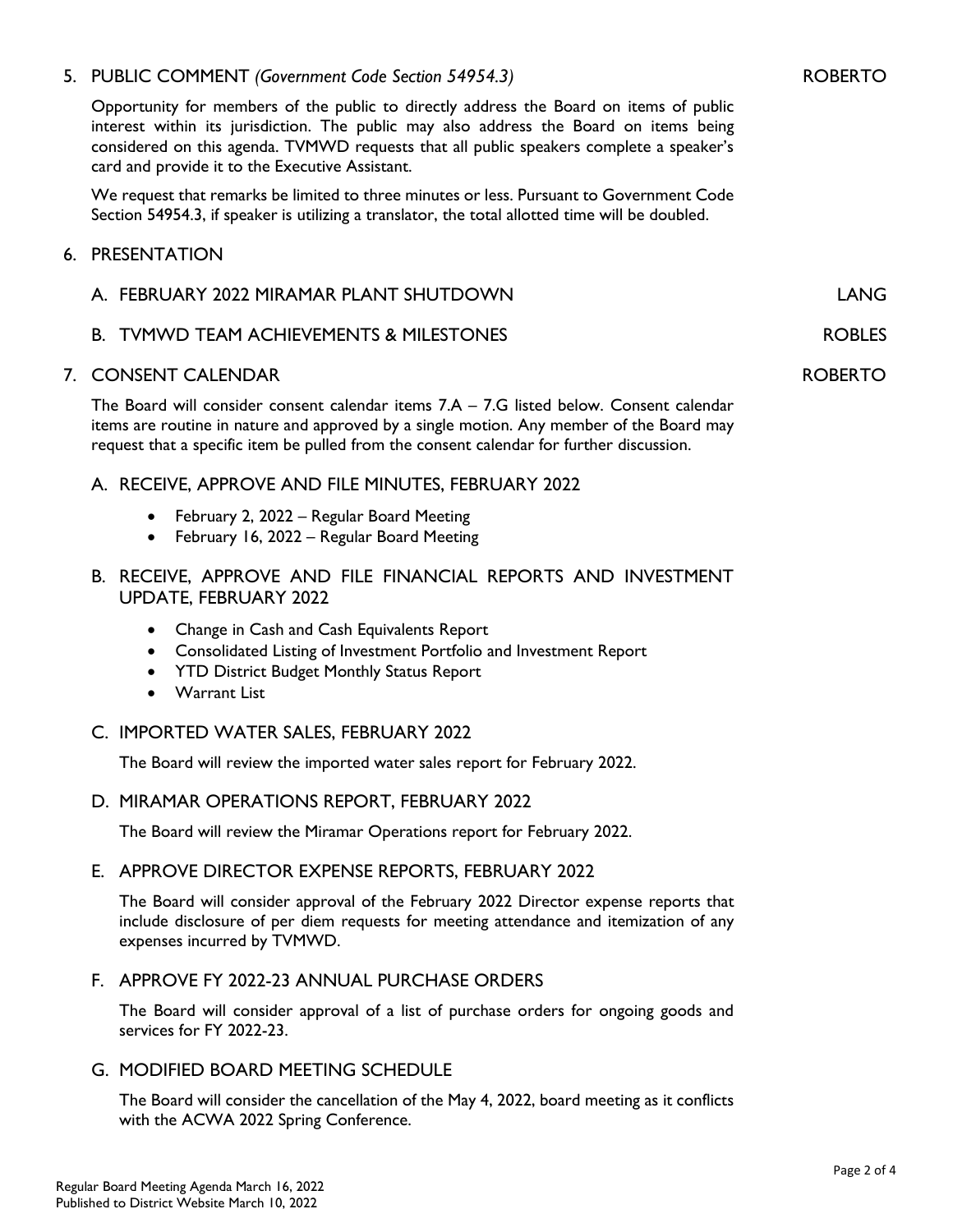## **BOARD ACTION REQUIRED 7.A – 7.G**

## Staff Recommendation: Approve as Presented

| 8. REPORTS                                                                                                                                                                                                            | <b>LITCHFIELD</b> |
|-----------------------------------------------------------------------------------------------------------------------------------------------------------------------------------------------------------------------|-------------------|
| The Executive Leadership Team will provide brief updates on existing matters under their<br>purview and will be available to respond to any questions thereof.                                                        |                   |
| A. METROPOLITAN WATER DISTRICT UPDATE                                                                                                                                                                                 | DE JESUS          |
| The Board will be provided an update on current MWD activities.                                                                                                                                                       |                   |
| <b>B. CONSERVATION/OUTREACH PROGRAMMING UPDATE</b>                                                                                                                                                                    | <b>HOWIE</b>      |
| The Board will be provided an update on current conservation efforts.                                                                                                                                                 |                   |
| C. ALTERNATIVE COST OF LIVING ADJUSTMENT METHODS                                                                                                                                                                      | <b>ROBLES</b>     |
| The Board will discuss alternative methods to determine employee's cost of living<br>adjustment.                                                                                                                      |                   |
| 9. ACTION AGENDA                                                                                                                                                                                                      | <b>LITCHFIELD</b> |
| The following items on the Action Agenda call for discussion and action by the Board. All<br>items are placed on the agenda so that the Board may discuss and take action on the item if<br>the Board is so inclined. |                   |
| A. APPROVE SALARY SCHEDULE EFFECTIVE JULY 1, 2022                                                                                                                                                                     | <b>ROBLES</b>     |
| The Board will consider approval of the salary schedule that is to be effective July 1, 2022.                                                                                                                         |                   |
| <b>BOARD ACTION REQUIRED 9.A</b>                                                                                                                                                                                      |                   |
| Staff Recommendation: Approve as Presented                                                                                                                                                                            |                   |
| <b>B. ADOPT RESOLUTION NO. 22-03-921 PERSONNEL MANUAL UPDATES</b>                                                                                                                                                     | <b>ROBLES</b>     |
| The Board will consider adopting Resolution No. 22-03-921 approving updates to the<br>Personnel Manual.                                                                                                               |                   |
| <b>BOARD ACTION REQUIRED 9.B</b>                                                                                                                                                                                      |                   |
| Staff Recommendation: Approve as Presented                                                                                                                                                                            |                   |
| C. SPECIAL DISTRICT LAFCO REPRESENTATIVE BALLOT                                                                                                                                                                       | <b>LITCHFIELD</b> |
| The Board will consider nominating a voting member and alternate member for the<br>Special District LAFCO representative.                                                                                             |                   |
| <b>BOARD ACTION REQUIRED 9.C</b>                                                                                                                                                                                      |                   |
| Staff Recommendation: Approve as Presented                                                                                                                                                                            |                   |
|                                                                                                                                                                                                                       |                   |